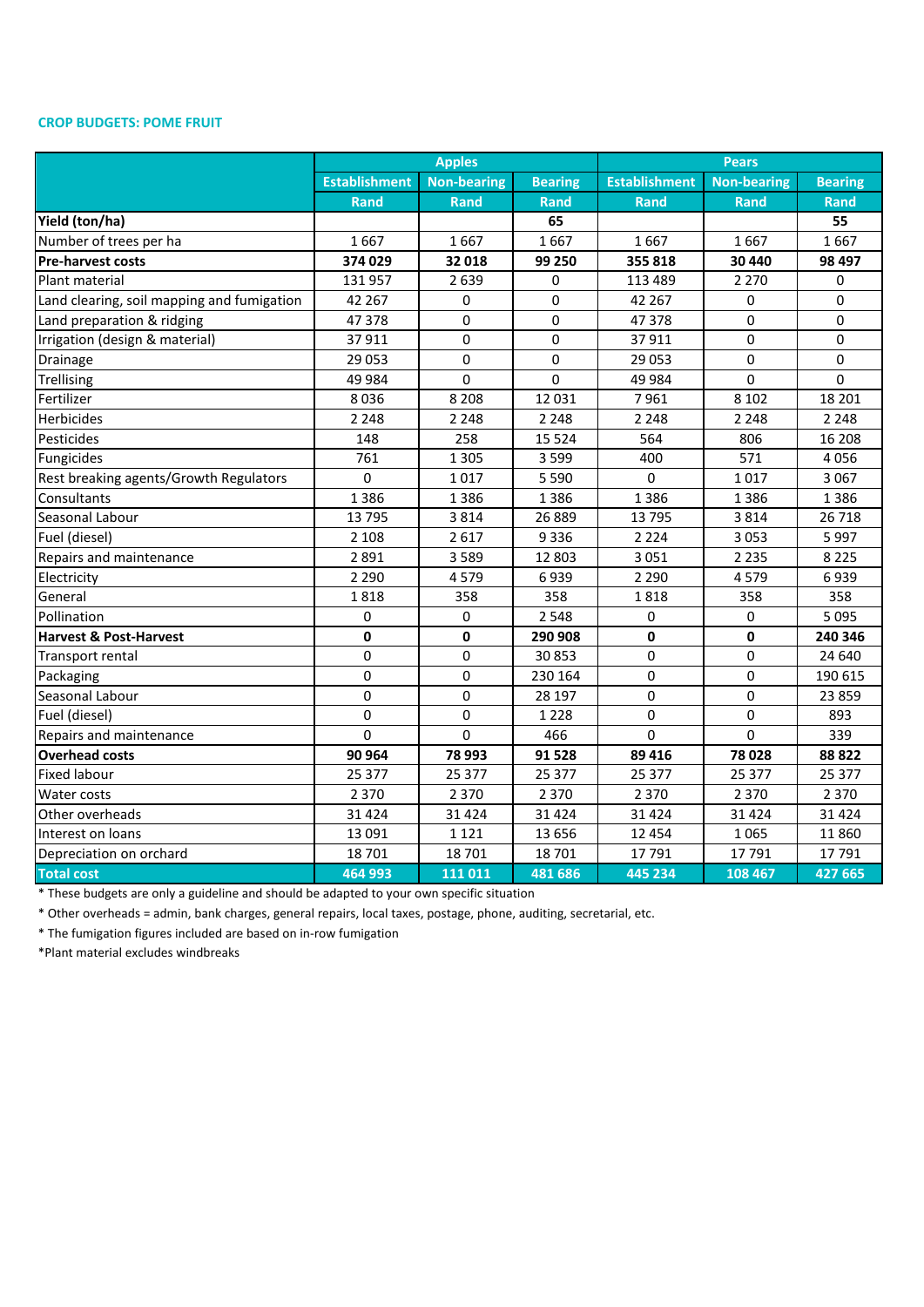## **CROP BUDGETS: STONE FRUIT**

|                                    |                      | <b>Apricots</b>    |                |                      | <b>Nectarines/Peaches</b> |                | <b>Plums</b>         |                    |                |
|------------------------------------|----------------------|--------------------|----------------|----------------------|---------------------------|----------------|----------------------|--------------------|----------------|
|                                    | <b>Establishment</b> | <b>Non-bearing</b> | <b>Bearing</b> | <b>Establishment</b> | <b>Non-bearing</b>        | <b>Bearing</b> | <b>Establishment</b> | <b>Non-bearing</b> | <b>Bearing</b> |
|                                    |                      |                    |                |                      |                           |                |                      |                    |                |
|                                    | <b>Rand</b>          | Rand               | <b>Rand</b>    | Rand                 | <b>Rand</b>               | <b>Rand</b>    | Rand                 | <b>Rand</b>        | <b>Rand</b>    |
| Yield (ton/ha)                     |                      |                    | 20             |                      |                           | 25             |                      |                    | 30             |
| Number of trees per ha             | 1 2 5 0              | 1 2 5 0            | 1 2 5 0        | 1 2 5 0              | 1 2 5 0                   | 1 2 5 0        | 1524                 | 1524               | 1524           |
| <b>Pre-harvest costs</b>           | 233 577              | 26 26 2            | 87 207         | 247 927              | 24 608                    | 95 750         | 330 134              | 31 660             | 96 849         |
| Plant material                     | 57 502               | 1 1 5 0            | 0              | 72 963               | 1459                      | 0              | 85 005               | 1700               | 0              |
| Land clearing, soil mapping and fu | 42 267               |                    |                | 42 267               |                           |                | 42 267               |                    |                |
| Land preparation & ridging         | 47 378               | $\mathbf 0$        | 0              | 47 378               | 0                         | 0              | 47 378               | $\mathbf 0$        | $\mathbf 0$    |
| Irrigation (design & material)     | 37 911               | $\Omega$           | 0              | 37 911               | 0                         | 0              | 37 911               | $\mathbf 0$        | $\Omega$       |
| Drainage                           | 29 053               | $\mathbf 0$        | 0              | 29 053               | $\mathbf 0$               | 0              | 29 053               | $\mathbf 0$        | 0              |
| Trellising                         | 0                    | $\mathbf 0$        | 0              | $\mathsf 0$          | $\mathbf 0$               | 0              | 69 492               | $\mathbf 0$        | 0              |
| Fertilizer                         | 8 0 3 1              | 5898               | 8 1 6 1        | 6530                 | 4581                      | 11 0 94        | 7040                 | 5 4 7 0            | 14 870         |
| Herbicides                         | 2 2 4 8              | 2 2 4 8            | 2 2 4 8        | 2 2 4 8              | 2 2 4 8                   | 2 2 4 8        | 2 2 4 8              | 2 2 4 8            | 2 2 4 8        |
| Pesticides                         | 400                  | 496                | 6 1 7 5        | 685                  | 979                       | 11 4 24        | 1338                 | 1481               | 5 4 7 8        |
| Fungicides                         | 389                  | 555                | 10 969         | 174                  | 248                       | 14 9 94        | 174                  | 248                | 3 2 6 5        |
| Rest breaking agents/Growth        | 0                    | 1017               | 1943           | $\mathbf 0$          | 0                         | 0              | 0                    | $\mathbf 0$        | 4549           |
| Regulators                         |                      |                    |                |                      |                           |                |                      |                    |                |
| Consultants                        | 1 3 8 6              | 1386               | 1 3 8 6        | 1386                 | 1 3 8 6                   | 1 3 8 6        | 1 3 8 6              | 1 3 8 6            | 1 3 8 6        |
| Seasonal Labour                    | 0                    | 4 6 0 9            | 25 1 24        | $\Omega$             | 4 8 0 4                   | 25 4 44        | 0                    | 10 2 8 1           | 29 5 05        |
| Fuel (diesel)                      | 1 3 2 3              | 1890               | 9 3 5 3        | 1454                 | 1890                      | 9352           | 1 1 2 0              | 1599               | 9058           |
| Repairs and maintenance            | 1911                 | 2729               | 13 506         | 2099                 | 2729                      | 13 504         | 1617                 | 2 3 0 9            | 13 080         |
| Electricity                        | 1962                 | 3925               | 5948           | 1962                 | 3 9 2 5                   | 5948           | 2 2 9 0              | 4579               | 6939           |
| General                            | 1818                 | 358                | 358            | 1818                 | 358                       | 358            | 1818                 | 358                | 358            |
| Pollination                        | 0                    | 0                  | 2038           | 0                    | 0                         | 0              | 0                    | 0                  | 6 1 1 4        |
| <b>Harvest &amp; Post-Harvest</b>  | $\mathbf 0$          | $\mathbf 0$        | 106 581        | 0                    | 0                         | 149 819        | 0                    | $\mathbf 0$        | 158 689        |
| Transport rental                   | $\mathbf 0$          | $\mathbf 0$        | 16 693         | 0                    | $\mathbf 0$               | 25 4 29        | 0                    | $\mathbf 0$        | 27 657         |
| Packaging                          | 0                    | $\mathbf 0$        | 73 638         | $\mathbf 0$          | $\mathbf 0$               | 113 809        | $\mathbf 0$          | $\mathbf 0$        | 118 324        |
| Seasonal Labour                    | 0                    | $\mathbf 0$        | 15 705         | 0                    | 0                         | 9 9 0 1        | $\mathbf 0$          | 0                  | 11856          |
| Fuel (diesel)                      | $\mathbf 0$          | $\Omega$           | 397            | $\mathbf 0$          | $\Omega$                  | 496            | $\mathbf 0$          | $\mathbf 0$        | 620            |
| Repairs and maintenance            | 0                    | 0                  | 148            | $\mathbf 0$          | 0                         | 185            | 0                    | $\Omega$           | 231            |
| <b>Overhead costs</b>              | 79 025               | 71 769             | 77 633         | 80 245               | 72 429                    | 80 163         | 87 233               | 76 786             | 84 622         |
| <b>Fixed labour</b>                | 25 377               | 25 377             | 25 377         | 25 377               | 25 377                    | 25 377         | 25 377               | 25 377             | 25 377         |
| Water costs                        | 2 3 7 0              | 2 3 7 0            | 2 3 7 0        | 2 3 7 0              | 2 3 7 0                   | 2 3 7 0        | 2 3 7 0              | 2 3 7 0            | 2 3 7 0        |
| Other overheads                    | 31 4 24              | 31 4 24            | 31 4 24        | 31 4 24              | 31 4 24                   | 31 4 24        | 31 4 24              | 31 4 24            | 31 4 24        |
| Interest on loans                  | 8 1 7 5              | 919                | 6783           | 8677                 | 861                       | 8 5 9 5        | 11 555               | 1 1 0 8            | 8944           |
| Depreciation on orchard            | 11 679               | 11 679             | 11 679         | 12 3 9 6             | 12 3 9 6                  | 12 3 9 6       | 16 507               | 16 507             | 16 507         |
| <b>Total cost</b>                  | 312 602              | 98 031             | 271 420        | 328 172              | 97 037                    | 325 732        | 417 367              | 108 446            | 340 159        |

\* These budgets are only a guideline and should be adapted to your own specific situation

\* Other overheads = admin, bank charges, general repairs, local taxes, postage, phone, auditing, secretarial, etc.

\* The fumigation figures included are based on in-row fumigation

\*If using Retain as a growth regulator with Peaches and Nectarines, add about R11 400 per hectare

\*Plum Trellising = V-System